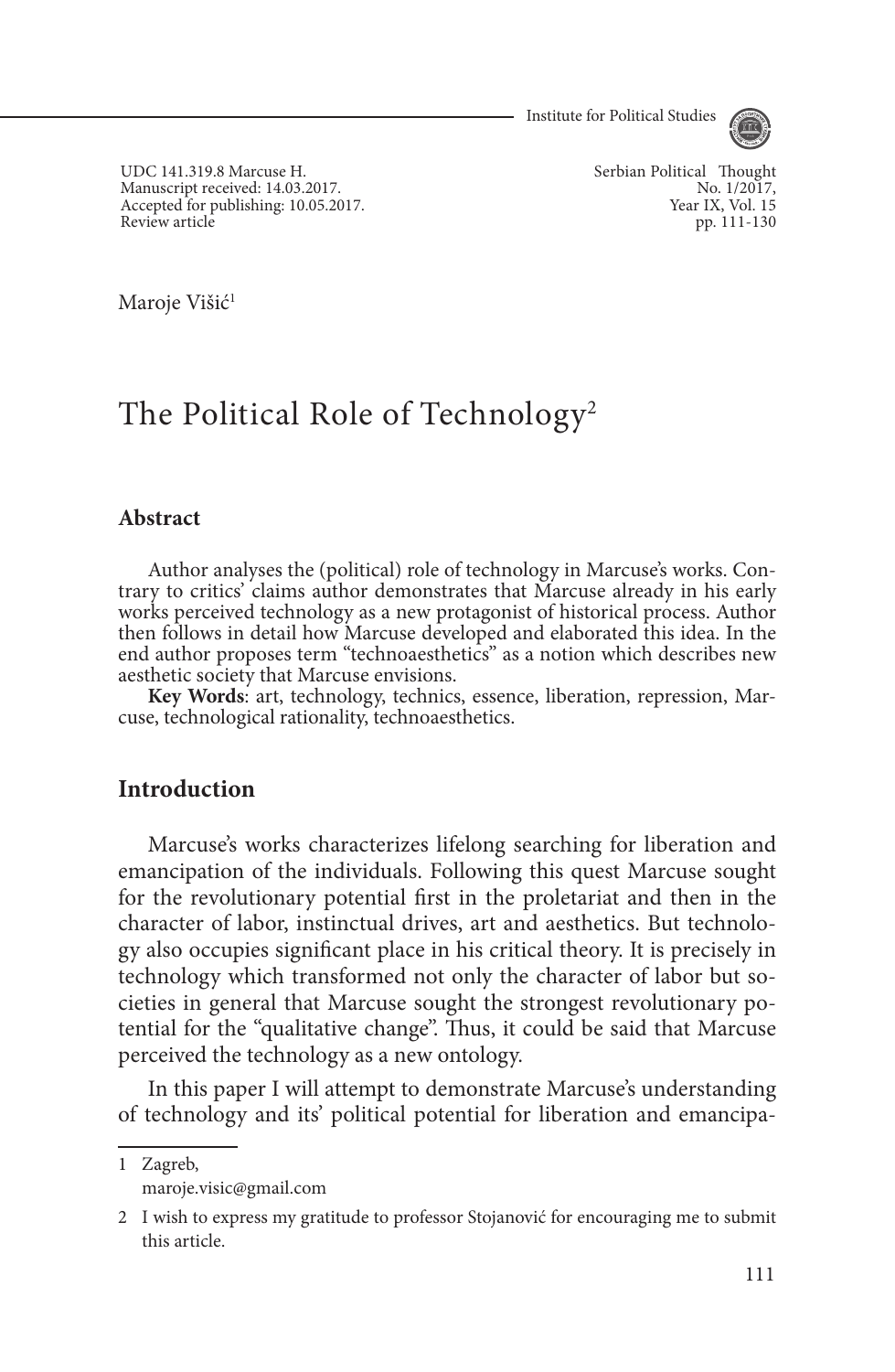tion. Although Marcuse explicitly discussed technology in his perhaps best known works *Eros and Civilization* and *One Dimensional Man* I will consider the question of technology by analyzing complete works of Herbert Marcuse. This analysis is necessary in order to avoid misunderstandings about alleged inconsistence in Marcuse's thoughts on technology. For example, reflecting on the 50 years after publishing *One Dimensional Man* Whitfield argues: "Nor are *Eros and Civilization* and *One-Dimensional Man* entirely consistent. For example, *Eros and Civilization* envisions technology as a catalyst of emancipation, freeing humanity from drudgery and permitting a polymorphous sexuality to pervade utopia. The latter book repudiates technocratic bureaucracy, however, and condemns the exploitation of nature that scientific progress is supposed to achieve" (Whitfield 2014: 106). Whitfield has misconception about Marcuse's understanding of technology due to his unfamiliarity with Marcuse's complete opus and especially Marcuse's early works which are actually the keys for understanding his latter writings.<sup>3</sup> Marcuse was consistent in thinking that technology could bring liberation. The only difference was that at first he thought that liberation is inherent in technological development and later he argued that it is political decision to use technology in a liberating way. This article will attempt to clarify fallacy regarding role of technology in Marcuse's works.

Before examining in detail the political role of technology it is important to note that the signs of the technology as a new ontology are already present in the essays from the 1920s to 1930s which can be located to Marcuse's "heideggerian-marxism" or "phenomenological marxism" period. In *On the Concrete Philosophy* Marcuse writes: "An example: in the intoxication of power that has accompanied advancements in technology and rationalization in contemporary society, it has been overlooked that the personal power of humans over nature and

<sup>3</sup> Habermas (1968) argues that it is impossible to understand Marcuse especially Eros and the Civilization without studying his early works. Marcuse's critics also emphasized the importance and continuity of his early works. Farr argues: "Marcuse's work on Freud must be taken as only a moment within a larger more complex project" (Farr 2009: 63). Schoolman is also aware of this fact: "Criticism is focused largely upon Marcuse's thought as it took shape after 1933. But before the nightmarish shock of that year produced a dramatic turn in Marcuse's thinking, his early work had constituted a significant project that ought to be pursued by contemporary social theory…" (Schoolman 1984: xiii). Perhaps the best statement on this offers critic MacIntyre: "The importance of this early papers does not lie only in the fact that they constitute a first statement of the thesis which informs the whole of his later work. For on certain points they are more explicit than anything in the later work" (Mac-Intyre 1970: 16).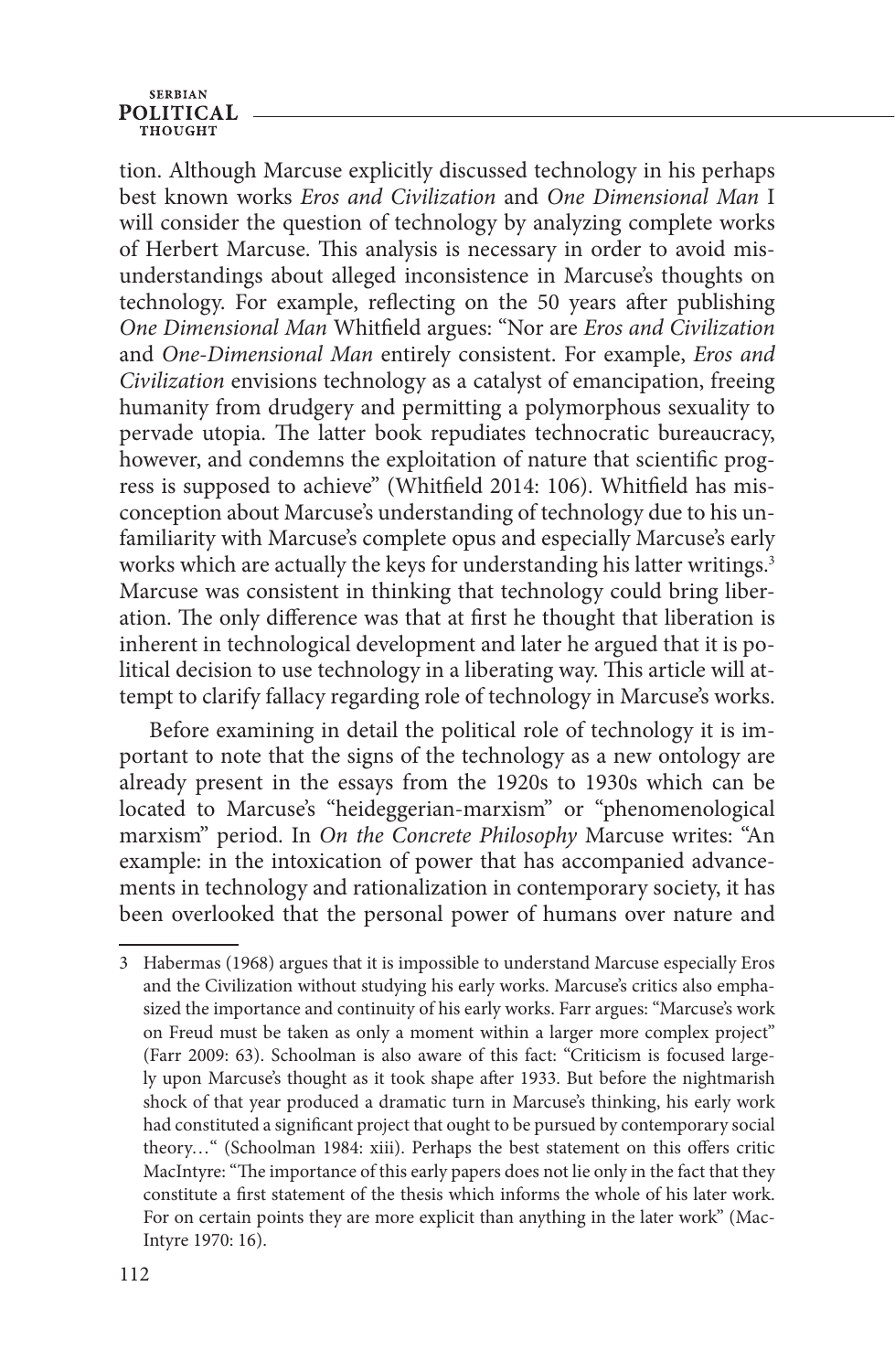'things' has not increased, but decreased! Just as humans as 'economic subjects and objects' find themselves in thrall to a commodity economy that has become a self-sufficient 'entity', rather than in a situation where their industry is an appropriate mode of their existing, so it is that their tools-machines, means of transportation, electricity, light, power-have become for them so large and burdensome that, seen from the perspective of the individual, those people who use these tools must increasingly adapt their existences to suit them, must enter into their service. Indeed, it becomes clear that ever more lives are being consumed in order to keep them 'functioning'!" (Marcuse 1929: 43-44).

### **Technological Rationality**

Essay *Some Implications of Modern Technology* marks a turning point in Marcuse's search for a subject of revolution. It is evident that Marcuse perceived proletariat's impotence to bring about revolution due to its integration into society which was largely based upon rapid technological advancement which rendered physically exhausting labor obsolete. This fact offered Marcuse an argument that technology in itself holds catalytic potential for advancement of freedom and even more reduction of time spent at work.

But in order to fully understand Marcuse's argument in this essay and in later works it is absolutely necessary to mention Marcuse's philosophical debt to Martin Heidegger. Heidegger's influence on Marcuse's thought is unquestioned and it is also present in Marcuse's dealings with technology. So in order to facilitate better understanding a brief outline of Heidegger's essay *Question Concerning Technology* must be demonstrated.<sup>4</sup>

<sup>4</sup> Heidegger's influence on Marcuse should be noted here in order to dismiss Schoolman's (1984) misinterpretation of Marcuse. Schoolman (1984) argues that Marcuse's understanding of technology is largely influenced by Weber's notion of rationality while Heidegger's influence is menial. Schoolman's (1984) argument is that Marcuse closely follows Weber according to whom domination is immanent to technological rationality. In the essay *Industrialization and Capitalism in the Work of Max Weber* Marcuse is critical of Weber and he clearly demonstrates contrary to the Schoolman's (1984) claim that: "But it is precisely here, at this most decisive point, where Weber's analysis becomes self-criticism, that one can see how much this analysis has fallen prey to the identification of technical reason with bourgeois capitalist reason. This identification prevents him from seeing that not 'pure', formal, technical reason but the reason of domination erects the 'shell of bondage', and that the consummation of technical reason can well become the instrument for the liberation of man" (Marcuse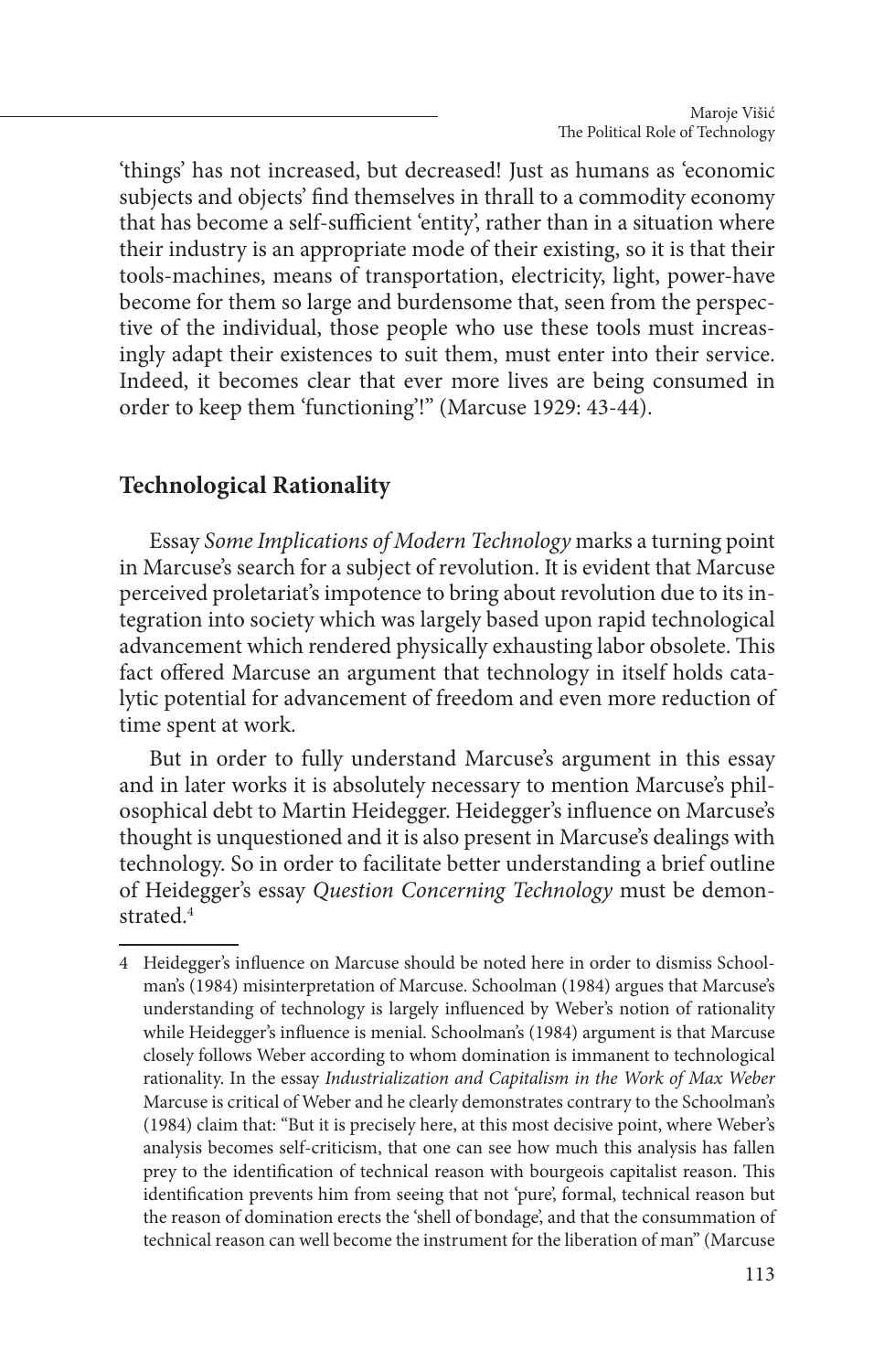Heidegger differentiates between technics in Greek understanding and modern technic. In the former technics is part of the *poiesis*. It relates to a mode of production as well as art – technics which artist use in creating art. In the modern sense, Heidegger (1977) argues, technics is not part of *poiesis*. Modern technics is used for bringing-forth which means revealing something that is hidden. To put it in Heidegger's words: "What has the essence of technology to do with revealing? The answer: everything. For every bringing-forth is grounded in revealing (…) Instrumentality is considered to be fundamental characteristic of technology (…) Technology is therefore no more means. Technology is a way of revealing" (Heidegger 1977: 5). What Heidegger tries to demonstrate is that revealing (unconcealment) is not part of *poiesis* and that this way of revealing profoundly affects human perception of world and nature. So according to Heidegger the unconcealing in modern technic has a form, an essence of setting-in-order in the sense of challenging forth.<sup>5</sup>

1937: 167). As I tried to show it is precisely Heidegger's notion of "standing-reserve" that is central to Marcuse's understanding of technology. Like Heidegger Marcuse also sought liberating possibilities that technology could offer and this is so much unlike Weber's understanding: "On the basis of its own achievements, that is, of productive and calculable mechanization, this separation contains the potentiality of a qualitatively different rationality, in which separation from the means of production becomes the separation of man from the socially necessary labor that de-purposiveness would be no longer 'antinomical'; nor would administer automated production, formal and substantive purposiveness would be no longer 'antinomical'; nor would formal reason prevail indifferently among and over men. For, as 'congealed spirit', the machine is not neutral; technical reason is the social reason ruling a given society and can be changed in its very structure. As technical reason, it can become the technique of liberation. For Max Weber this possibility was utopian. Today it looks as if he was right. But if contemporary industrial society defeats and triumphs over its own potentialities, then this triumph is no longer that of Max Weber's bourgeois reason" (Marcuse 1937: 169).

Regarding Heidegger's "menial" influence on Marcuse it suffices to cite acknowledgments from Marcuse's habilitation: "Any contribution this work may make to the development and clarification of problems is indebted to the philosophical work of Martin Heidegger" (Marcuse 1987[1932]: 5).

5 To demonstrate how technology affects human understanding of world and nature Heidegger offers an example of Rhine river: "The hydroelectric plant is set into the current of the Rhine. It sets the Rhine to supplying its hydraulic pressure, which then sets the turbines turning. This turning sets those machines in motion whose thrust sets going the electric current for which the long-distance power station and its network of cables are set up to dispatch electricity. In the context of the interlocking processes pertaining to the orderly disposition of electrical energy, even the Rhine itself appears as something at our command. The hydroelectric plant is not built into the Rhine River as was the old wooden bridge that joined bank with bank for hundreds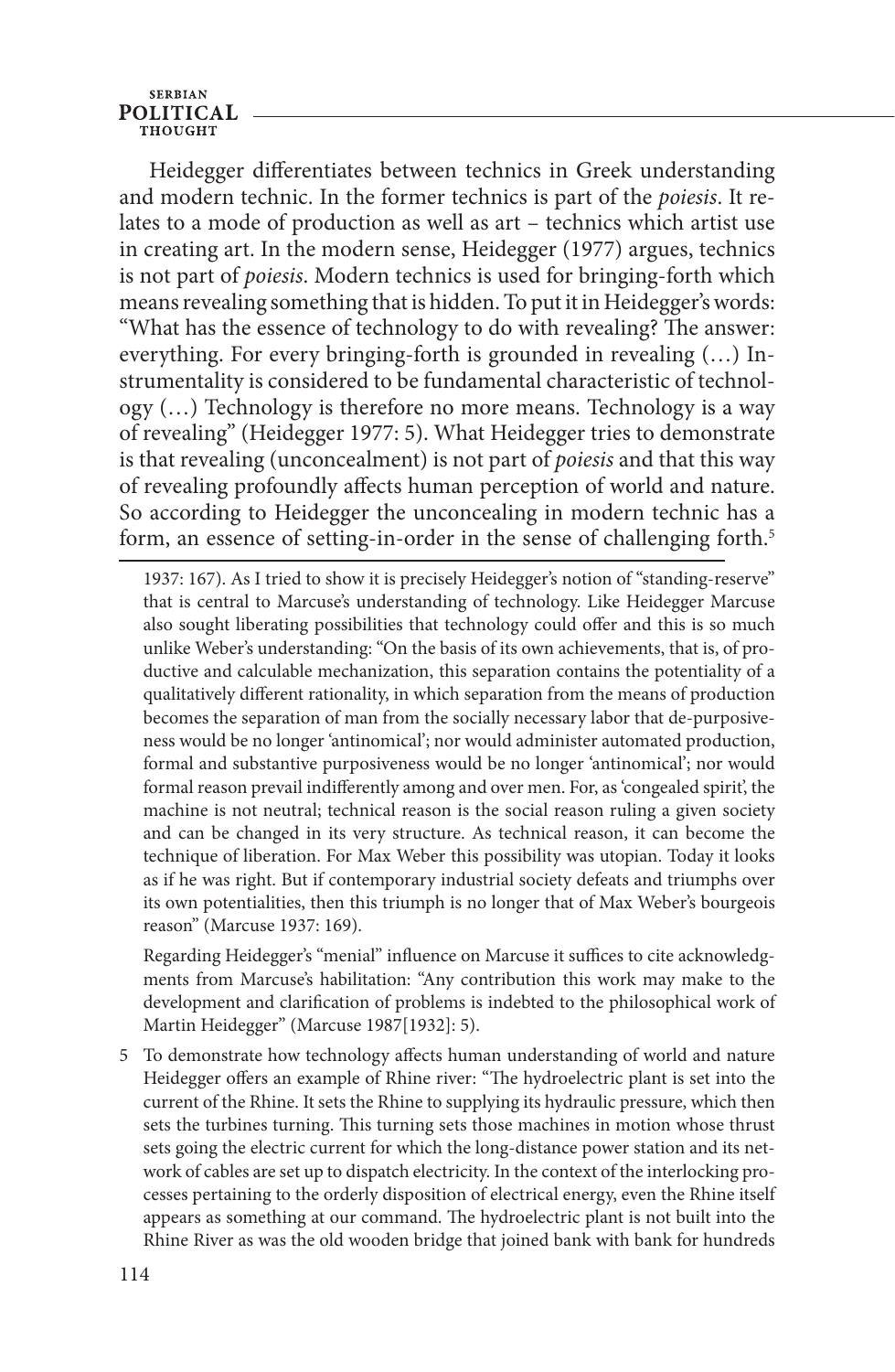According to Heidegger (1977) modern technic characterizes scientific relation to nature which is evident in the accumulation of energy resources ever ready to be distributed. This is what Heidegger (1977) calls "standing-reserve" (*Bestand*) and argues that this should be understood in terms of enframing and ordering. It is in the "standing-reserve" and not in the instrumental use of technic that Heidegger saw the greatest peril for men. That peril lies in the possibility that "standing-reserve" becomes the single mode of revealing. If this is to happen than man would be absorbed by technics by becoming himself part of "standing-reserve". To put it in Heidegger's words: "The essence of technology lies in Enframing. Its holding sway belongs within destining. Since destining at any given time starts man on a way of revealing, man, thus under way, is continually approaching the brink of the possibility of pursuing and pushing forward nothing but what is revealed in ordering, and of deriving all his standards on this basis. Through this the other possibility is blocked, that man might be admitted more and sooner and ever more primary to the essence of that which is unconcealed and to its unconcealment, in order that he might experience as his essence his needed belonging to revealing. Placed between these possibilities, man is endangered from out of destining. The destining of revealing is as such, in every one of its modes, and therefore necessarily, danger (…) yet when destining reigns in the mode of Enframing, it is the supreme danger. This danger attests itself to us in two ways. As soon as what is unconcealed no longer concerns man even as object, but does so, rather, exclusively as standing-reserve, and man in the midst of objectlessness is nothing but the orderer of the standing-reserve, then he comes to the very brink of a precipitous fall; that is, he comes to the point where he himself will have to be taken as standing-reserve" (Heidegger 1977: 13-14).

Even though Heidegger's treatment of modern technology is somehow pessimistic for the men's destiny he still offers a glimpse of hope. As a dialectical thinker Heidegger believed that everything in itself

of years. Rather the river is dammed up into the power plant. What the river is now, namely, a water power supplier, derives from out of the essence of the power station. In order that we may even remotely consider the monstrousness that reigns here, let us ponder for a moment the contrast that speaks out of the two titles, "The Rhine" as dammed up into the power works, and 'The Rhine' as uttered out of the art work, in Hölderlin's hymn by that name. But, it will be replied, the Rhine is still a river in the landscape, is it not? Perhaps. But how? In no other way than as an object on call for inspection by a tour group ordered there by the vacation industry. The revealing that rules throughout modern technology has the character of a setting-upon, in the sense of a challenging-forth" (Heidegger 1977: 7).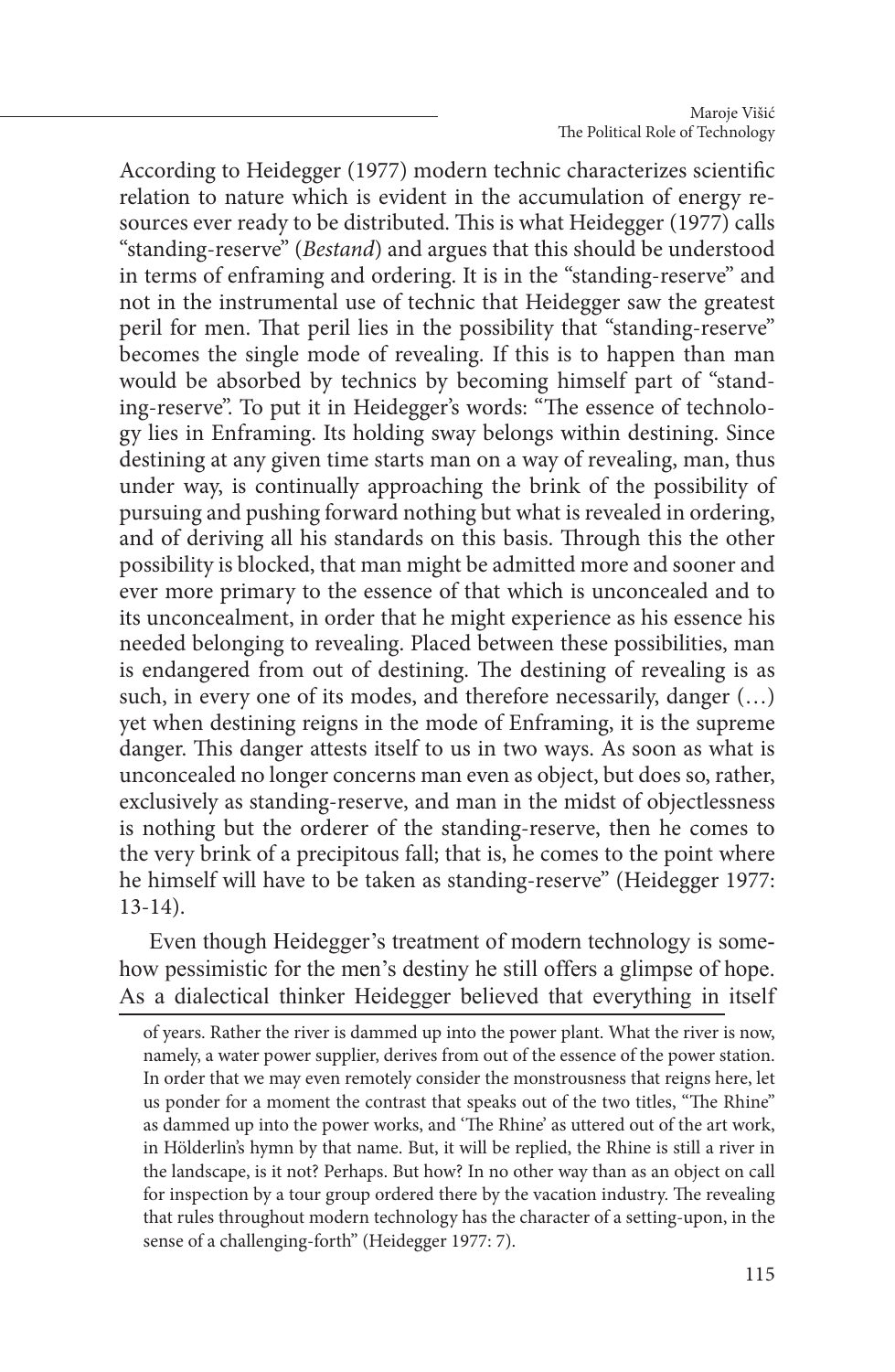holds a negation which means that something is not what it is or that by negating itself could become something else. The same principle of negation applies to the essence "standing-reserve" of modern technology and offers a hope in deliverance. Heidegger demonstrates this saving possibility: "But what helps is it to us to look into the constellation of truth? We look into the danger and see the growth of the saving power. Through this we are not yet saved. But we are thereupon summoned to hope in the growing light of the saving power. How can this happen? Here and now and in little things, that we may foster the saving power in its increase. This includes holding always before our eyes the extreme danger. The coming to presence of technology threatens revealing, threatens it with the possibility that all revealing will be consumed in ordering and that everything will present itself only in the unconcealedness of standing-reserve. Human activity can never directly counter this danger. Human achievement alone can never banish it. But human reflection can ponder the fact that all saving power must be of a higher essence than what is endangered, though at the same time kindred to it" (Heidegger 1977: 18). Heidegger emphasized the power of reason in this liberation from "standing-reserve". The reason alone needs to be guided and this guidance is found in art. The art by her poetic revealing counters technological mode of revealing. So the reasoning on technology must happen from the realm of aesthetics. On this question Heidegger concludes: "Because the essence of technology is nothing technological, essential reflection upon technology and decisive confrontation with it must happen in a realm that is, on the one hand, akin to the essence of technology and, on the other, fundamentally different from it. Such a realm is art. But certainly only if reflection on art, for its part, does not shut its eyes to the constellation of truth

Comparing with Marcuse's example it could be noted that he almost paraphrases Heidegger: "Let us take a simple example. A man who travels by automobile to a distant place chooses his route from the highway maps. Towns, lakes and mountains appear as obstacles to be bypassed. The countryside is shaped and organized by the highway: what one finds en route is a byproduct or annex of the highway. Numerous signs and posters tell the traveler what to do and think; they even request his attention to the beauties of nature or the hallmarks of history. Others have done the thinking for him, and perhaps for the better. Convenient parking spaces have been constructed where the broadest and most surprising view is open. Giant advertisements tell him when to stop and find the pause that refreshes. And all of this is indeed for his benefit, safety and comfort; he receives what he wants. Business, technics, human needs and nature are welded together into one rational and expedient mechanism. He will fare best who follows its directions, subordinating his spontaneity to the anonymous wisdom which ordered everything for him" (Marcuse 1941: 46).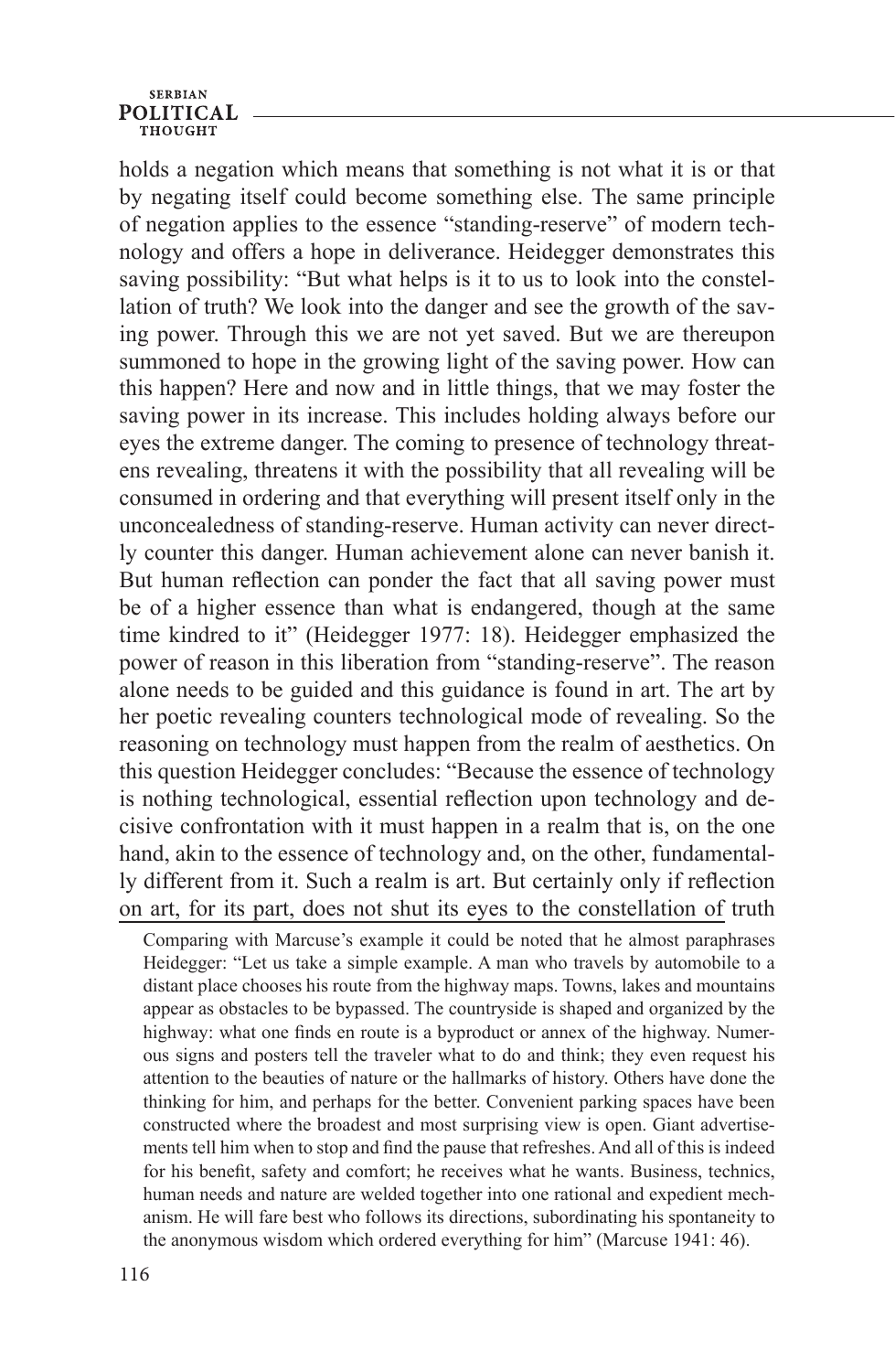after which we are questioning. Thus questioning, we bear witness to the crisis that in our sheer preoccupation with technology we do not yet experience the coming to presence of technology, that in our sheer aesthetic-mindedness we no longer guard and preserve the coming to presence of art. Yet the more questioningly we ponder the essence of technology, the more mysterious the essence of art becomes" (Heidegger 1977: 19).

Marcuse's thoughts on technology are profoundly influenced by above mentioned Heidegger's arguments. Especially Marcuse's term "technological rationality" is deeply rooted in Heidegger's understanding of "standing-reserve". Where Heidegger thought of potential danger for men to be absorbed by technology Marcuse sought it already happened and termed it "technological rationality". Following Heidegger Marcuse emphasized emancipatory potential in the essence of technology and in his latter works Marcuse developed Heidegger's argument on art and technology furthermore by envisioning cooperation of technology and art in creating a new society. A detailed examination of Marcuse's thoughts on technology follows.

Like Heidegger Marcuse also sees dualistic potential of technology: a danger and a liberation force: "Technics by itself can promote authoritarianism as well as liberty, scarcity as well as abundance, the extension as well as abolition of toil" (Marcuse 1941: 41). But while Heidegger thought that deliverance can be approached by thinking as a distinctive human category, Marcuse observed that the technological advancement created a new form of rationality – "technological rationality" which subdued humankind to technological apparatus. Marcuse describes this argument: "Technology, as a mode of production, as the totality of instruments, devices and contrivances which characterize the machine age is thus at the same time a mode of organizing and perpetuating (or changing) social relationships, a manifestation of prevalent thought and behavior patterns, an instrument for control and domination (…) In the course of the technological process a new rationality and new standards of individuality have spread over society, different from and even opposed to those which initiated the march of technology" (Marcuse 1941: 41-42). What Marcuse observed was that the development of technology directly affected on the creation of new rationality and individuality. But Marcuse immediately emphasized that this is not due to the instrumentalist usage of technology (same as Heidegger (1977) argued) but that it is sole factor in its essence and development. In order to demon-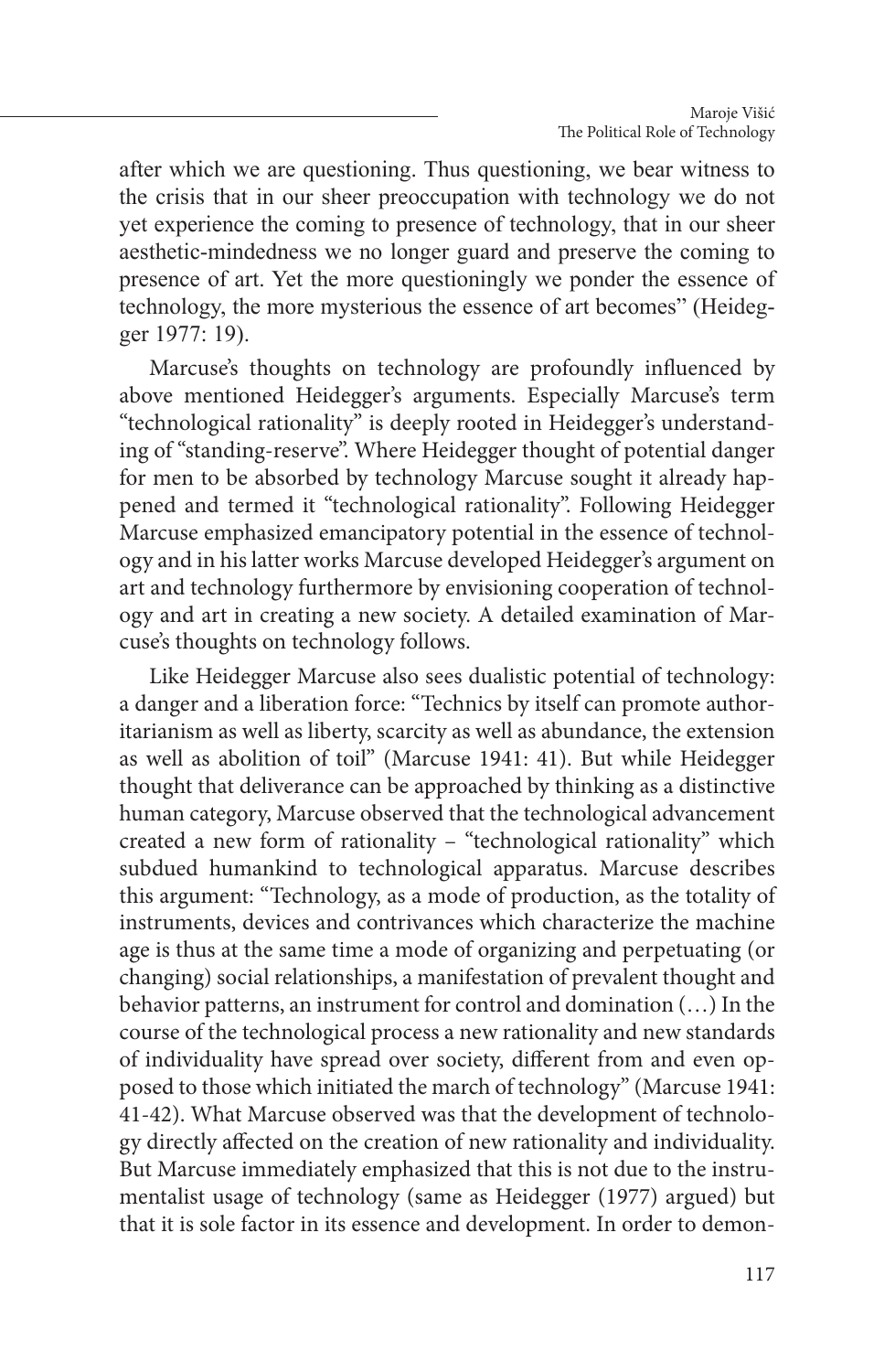strate this argument Marcuse (1941) contrasts the idea of individuality in the  $16<sup>th</sup>$  and  $17<sup>th</sup>$  century with the new technological individuality. Marcuse argues that in the former the interest of the individual wasn't necessary overlapping with the interests of society and thus individual was free in criticizing dominant norms of society and in seeking and realizing true norms. The realization of these norms was possible in the liberal society as this mode of social organization offered possibilities for development of individual rationality. Marcuse (1941) argues that the individuality demonstrated itself in the sphere of free competition, goods and services which became integral part of society's necessity. In Marcuse's opinion development of mechanization and rationality based upon competitive effectiveness and in favoring companies with highly mechanized industrial equipment instead of individual entrepreneur abolished this  $16<sup>th</sup>$  and  $17<sup>th</sup>$  century idea of individualism. For Marcuse (1941) this kind of efficiency means profit and profit means profitable employment of the apparatus to the extent that it dictates quantitative production and distribution of goods and through this power technology affects entire rationality thus creating a new kind of rationality – technological rationality. Marcuse describes technological rationality as: "Under the impact of this apparatus, individualistic rationality has been transformed into technological rationality. It is by no means confined to the subjects and objects of large scale enterprises but characterizes the pervasive mode of thought and even the manifold forms of protest and rebellion. This rationality establishes standards of judgment and fosters attitudes which make men ready to accept and even to introcept the dictates of the apparatus" (Marcuse 1941: 44).

Marcuse (1941) argues that the individuality under the technological rationality is transformed into standardized efficiency in which the individual is considered efficient if his freedom and actions are in accordance with the objective demands of the apparatus. Under the technological rationality man internalizes the rationality of the machine.<sup>6</sup> The categories in which man now thinks are: efficiency, productivity, feasibility, profitability, expediency and convenience. Marcuse explains this in detail: "The facts directing man's thought and action are not those of nature which must be accepted in order to be mastered, or those of

<sup>6</sup> By using term "technological rationality" Marcuse attempts to describe the effect that advanced industrial civilization has on men. This term elaborates Marx observation which early industrial society had on man: "Machine accommodates itself to the weakness of man in order to make a machine out of the weak man" (Marx 1985: 290).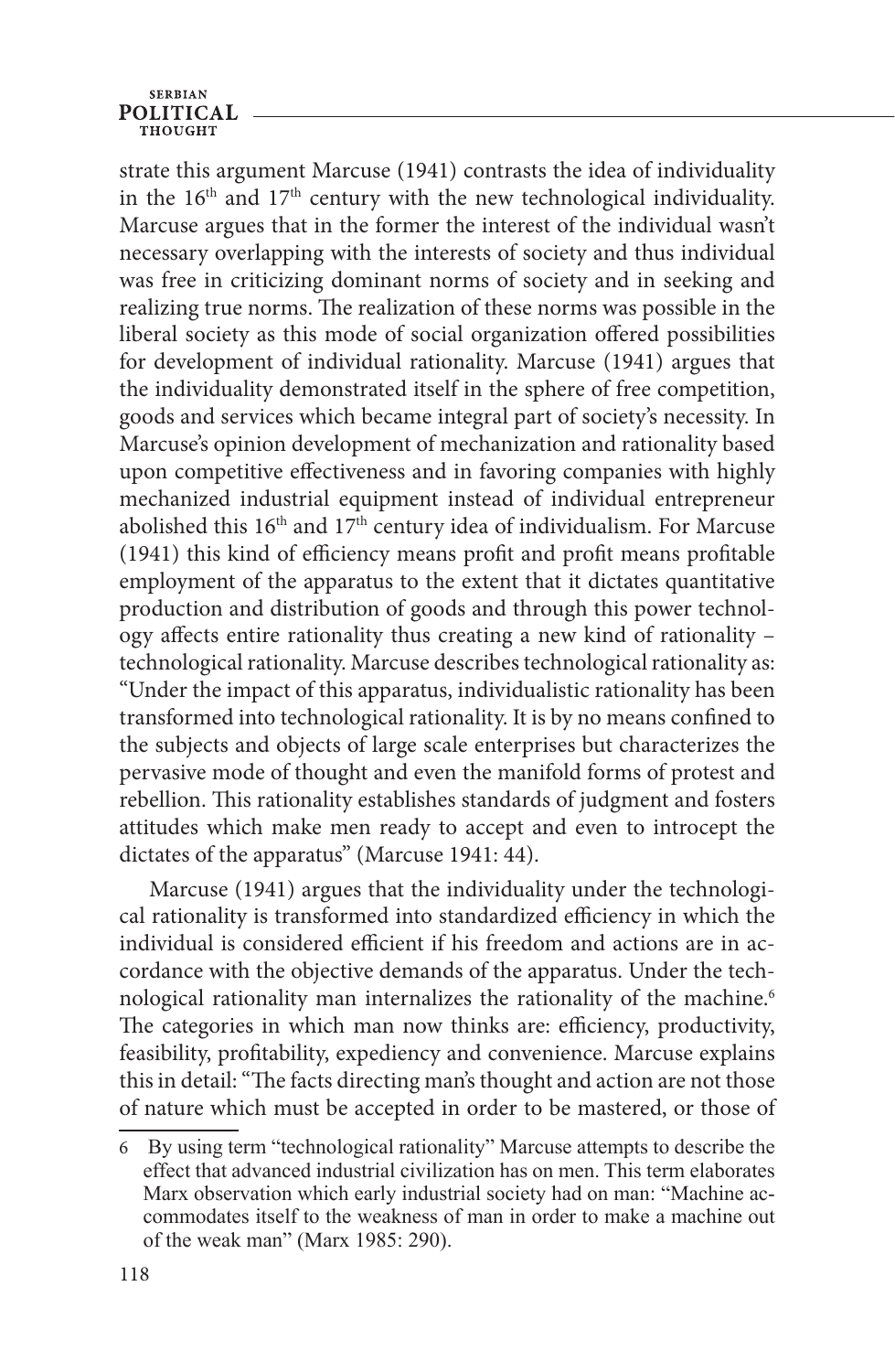society which must be changed because they no longer correspond to human needs and potentialities. Rather are they those of the machine process, which itself appears as the embodiment of rationality and expediency" (Marcuse 1941: 46).

The key insight is that the individual is not deprived of his individuality by some external force as it was for example the organization of capital which moments would be abolished by revolution as Marx argued. Instead, the individual is deprived of his autonomy and individuality by the same rationality under which he is living. This is one factor in explaining the diminishment of revolutionary consciousness: "Today, the prevailing type of individual is no longer capable of seizing the fateful moment which constitutes his freedom. He has changed his function; from a unit of resistance and autonomy, he has passed to one of ductility and adjustment. It is this function which associates individuals in masses" (Marcuse 1941: 55).

Marcuse concludes his early thoughts on technology in the same optimistic tone as Heidegger (1977) did. In technology Marcuse sees an opportunity for individual development. This opportunity presents itself namely in the technological capability of reducing necessary time spent at work.7 To put it in Marcuse's words: "Technological progress would make it possible to decrease the time and energy spent in the production of the necessities of life, and a gradual reduction of scarcity and abolition of competitive pursuits could permit the self to develop from its natural roots. The less time and energy man has to expend in maintaining his life and that of society, the greater the possibility that he can "individualize" the sphere of his human realization. Beyond the realm of necessity, the essential differences between men could unfold themselves: everyone could think and act by himself, speak his own language, have his own emotions and follow his own passions" (Marcuse 1941: 64).

In the following lines I will examine how Marcuse perceived emancipatory but also oppressive role of technology.

<sup>7</sup> It should be noted that in Marcuse's theory liberation means liberation from the burden and duration of work. In *On the Philosophical Foundations of the concept of Labor in Economics* Marcuse (1933) demonstrated that individual passions and development comes on the other side of the labor medal – the play which is strictly reserved for leisure time. Thus freedom for Marcuse means minimizing labor time and increasing leisure time. Marcuse saw in technology an opportunity for this.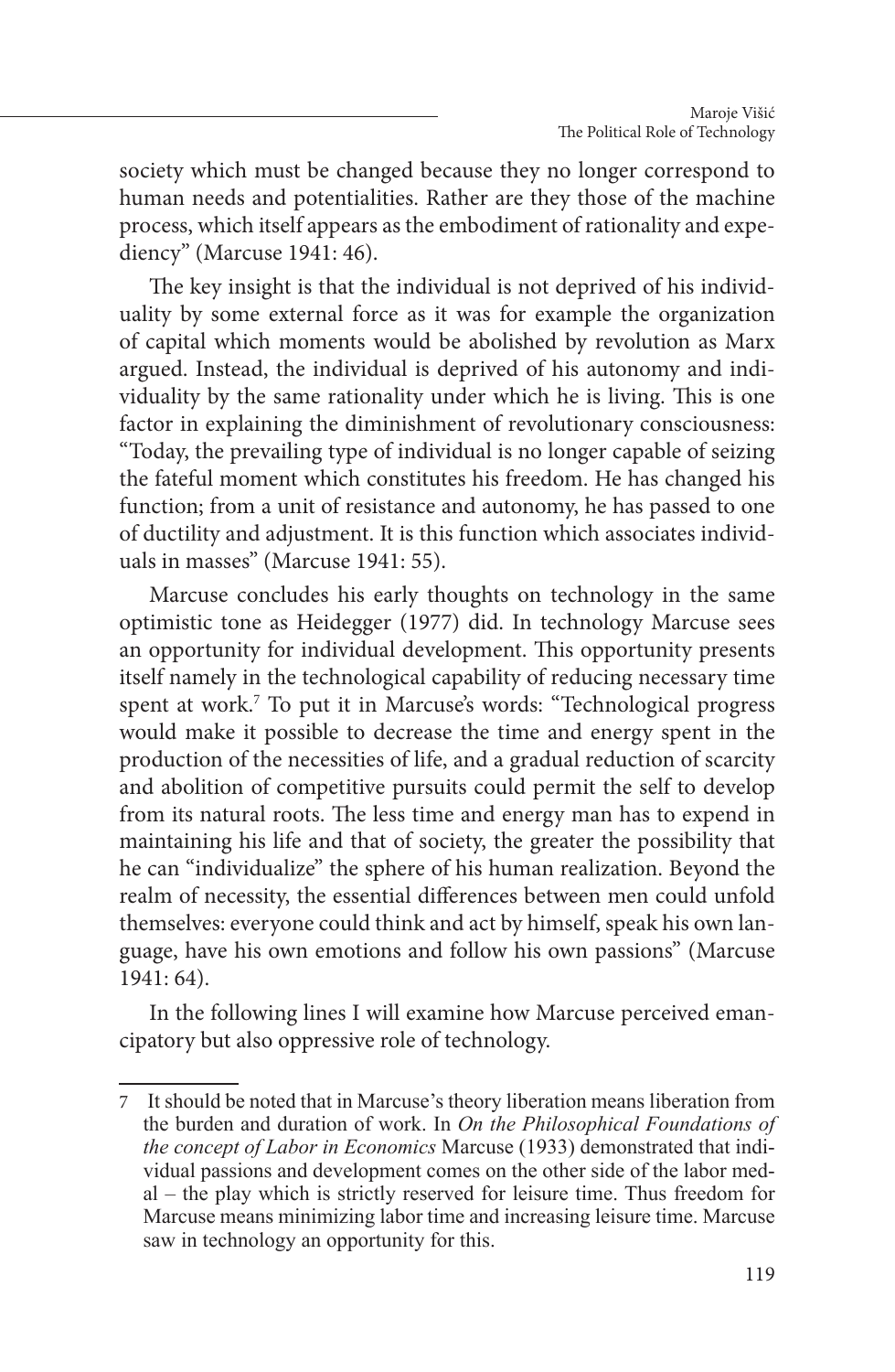# **Technology as a Liberator and/or Oppressor**

In *Eros and Civilization* Marcuse offered his vision of the possibility of non-repressive civilization. This possibility is partly possible due to the technological advancement which helped in abolishment of toil. In order to understand possibility of civilization without repression and the role of technology in it a brief overview of Freud's thoughts on civilization is necessary.

Freud (1962) understands development of individual as a permanent conflict between *eros* and *thanatos*. The conflict of this two human's basics instincts is similar to the development of civilization through conflict also. Conflict of the civilization takes form as the conflict between pleasure principle and reality principle. While pleasure principle seeks to maximize gratification, reality principle imposes restrictions upon pleasure principle demanding negation of instincts and postponing of gratification. Renunciation of instincts is then a pre-requirement for the development of civilization. Freud (1962) enumerates two basic renunciations which are demanded by civilization: renunciation of sexual gratification and renunciation of aggression. According to Freud (1962) civilization became increasingly the men's business. Since the men don't have unlimited quantities of sexual energy (libido) they have to make a distribution of theirs libido. In doing so civilization exploits sexual energy for its' further advancement. In order to eliminate aggression among members of the same group civilization tends to bind members of the community by libidinal ties. Civilization uses its utmost effort to advance strong identification of the members. Thus, once again sexual energy had to be restricted in order to establish friendship relations. Regarding further development of civilization Freud offers somehow pessimistic conclusion arguing that the with its development civilization would require even more restrictions: "… to represent the sense of guilt as the most important problem in the development of civilization and to show that the price we pay for our advance in civilization is a loss of happiness through the heightening of the sense of guilt" (Freud 1962: 81).

The main problem of Freud's theory of civilization's development is that he considered repression to be universal principle. In other words Freud theory is lacking a differentiation of historical epochs. In one word Freud's theory is ahistorical. Marcuse (1974[1956]) immediately detects this deficiency and argues that the necessity for repression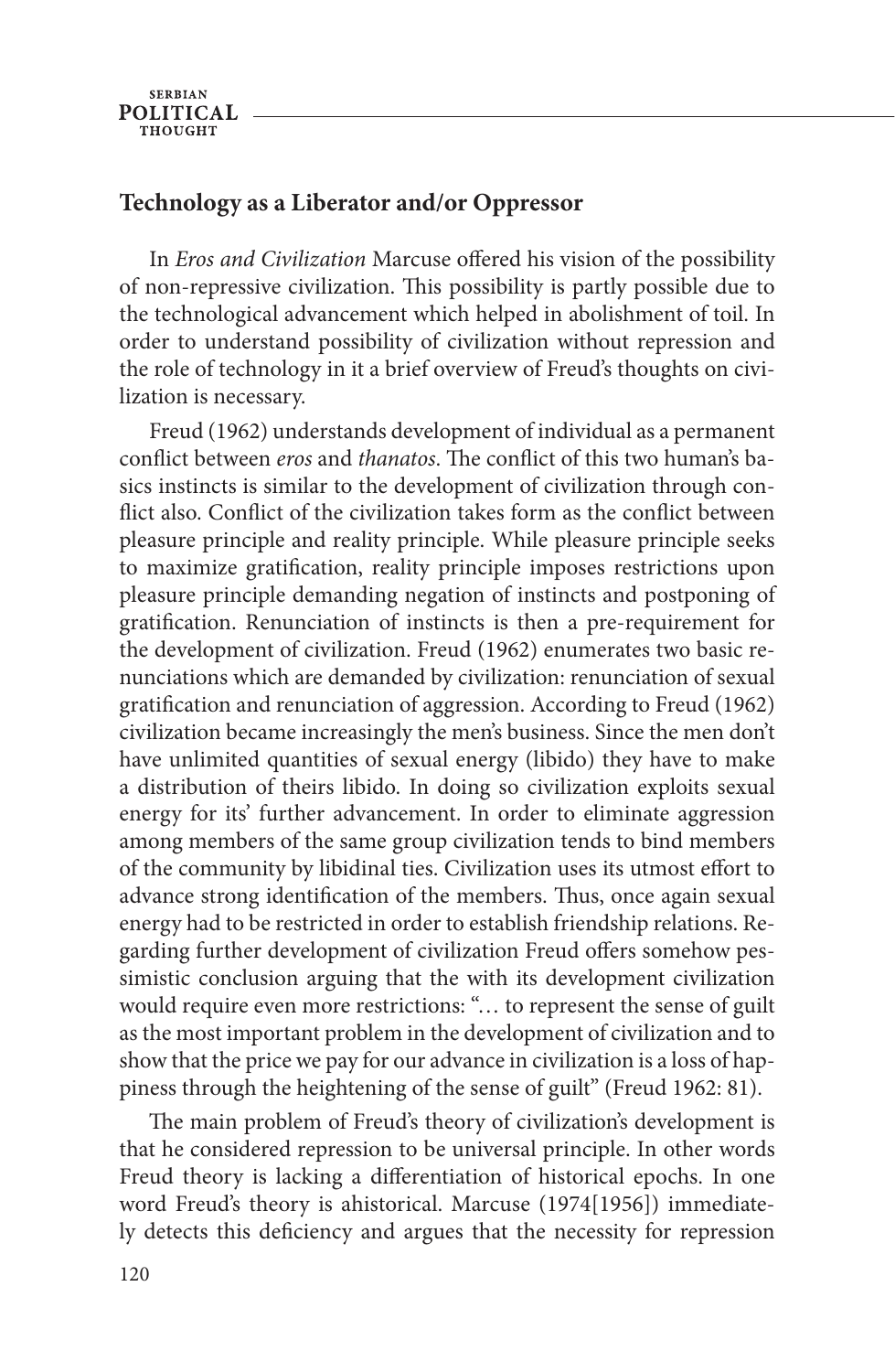is always historical and that it is caused by the societal production and reproduction conditioned by the scarcity of material goods. In order to differentiate more clearly between basic biological and socially conditioned repression Marcuse introduces the terms "surplus repression" and "performance principle": "the restrictions necessitated by social domination. This is distinguished from (basic) repression: the 'modifications' of the instincts necessary for the perpetuation of the human race in civilization*.* Performance principle [is] the prevailing historical form of the reality principle" (Marcuse 1974: 33). As it was mentioned earlier labor is the central category of Marcuse's critical theory. Marcuse understands freedom in terms of transformation of character of labor. And it is precisely notion of labor that is behind the "surplus repression" and "performance principle". Repression and restriction of instincts was needed in the historical era of material scarcity which demanded toil in order to provide for basic needs. But advancement of modern industrial civilization owns much to the rapid development of technology which in turn changes the amount of energy and time spent at labor. In other words technology holds negating potential for overcoming the "kingdom of necessity". To put it in Marcuse's words: "The available resources make for a qualitative change in the human needs. Rationalization and mechanization of labor tend to reduce the quantum of instinctual energy channeled into toil (alienated labor), thus freeing energy for the attainment of objectives set by the free play of individual faculties. Technology operates against the repressive utilization of energy in so far as it minimizes the time necessary for the production of the necessities of life, thus saving time for the development of needs beyond the realm of necessity and of necessary waste" (Marcuse 1974: 63). The main argument is that the technology can liberate *eros* or in other words that the comprehensive satisfaction of needs can be achieved without toil. This in turn is possible only with the changed characteristic of labor. Marcuse emphasizes this possibility: "This quality would reflect the prevalent satisfaction of the basic human needs (most primitive at the first, vastly extended and refined at the second stage), sexual as well as social: food, housing, clothing, leisure. This satisfaction would be (and this is the important point) *without toil* - that is, without the rule of alienated labor over the human existence" (Marcuse 1974: 94). In *Eros and Civilization* Marcuse envisages a welfare society where productivity is not conditioned by instinctual repression and alienated labor. Owing to the technology and growing mechanization of work a returning of libidinal energy to *eros* is possible. Technology thus has potential of eliminating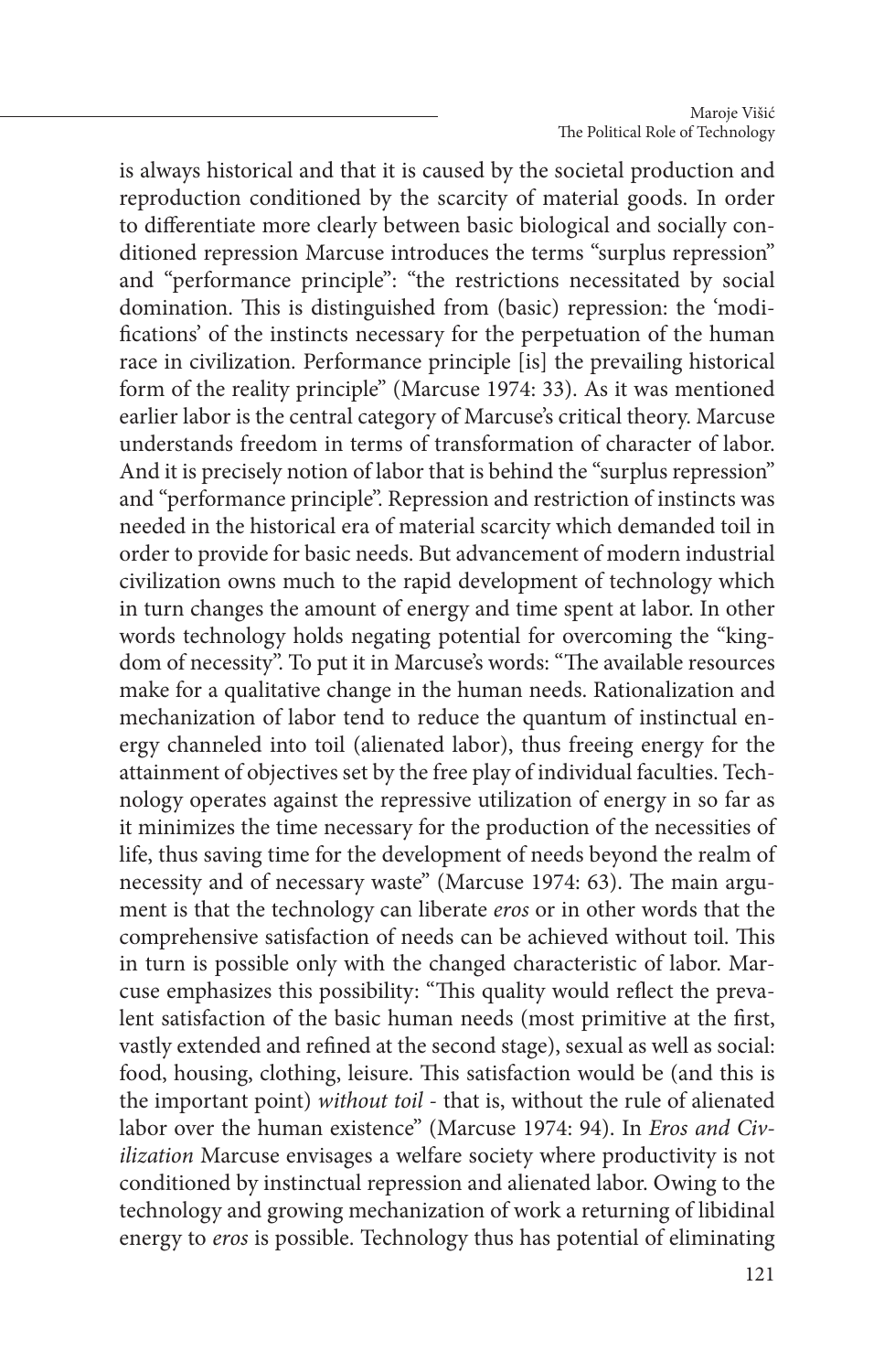alienated labor. The technology's liberating potential clearly contradicts Freud's conclusion about further development of civilization and on the other side it complements Freud's theory of individual development by offering a possibility to liberate *eros.*Question of technology is also an important part of Marcuse's analysis of soviet marxism.8 Marcuse (1958) argued that technological development of western societies enables parallel sustention of military industry and raising living standard. Marcuse (1958) argues that this means that soviet society actually supports stability and unity of capitalistic society. Soviet society placed enormous efforts in technological and industrial development. Marcuse (1958) considers an attempt to win economic and technological race with western society crucial factor of soviet marxism. According to Marcuse soviet's society should be partly criticized on technological basis: "In its most visible form, the link is in the technical economic basis common to both systems, i.e., mechanized (and increasingly mechanized) industry as the mainspring of societal organization in all spheres of life. As against this common technical-economic denominator stands the very different institutional structure-private enterprise here, nationalized enterprise there" (Marcuse 1958: 5-6). Marcuse perceived in the soviet society the same factors which hindered the development of individuality and autonomy in the western society. In other words in his analysis Marcuse applies previously mentioned concept of "technological rationality" in order to demonstrate devastating effect of technology on individual: "… the same mechanization and rationalization generated attitudes of standardized conformity and precise submission to the machine which required adjustment and reaction rather than autonomy and spontaneity. If nationalization and centralization of the industrial apparatus goes hand in hand with (…) the subjugation and enforcement of labor as a fulltime occupation, progress in industrialization is tantamount to progress in domination: attendance to the machine, the scientific work process, becomes totalitarian, affecting all spheres of life" (Marcuse 1958: 84). From this citation it could be noted that the soviet's technological

<sup>8</sup> *Soviet Marxism: A Critical Analysis* is usually omitted from the bibliography of those who are critical as well as of those who are sympathetic to Marcuse's theory. The reason for omitting is that the *Soviet Marxism* was written during Marcuse's work in the Russian Institute and it was written by the order from CIA. Marcuse himself didn't consider it part of his main thought current. Nevertheless *Soviet Marxism* is important in Marcuse's theory since in it he develops further notion of "technological rationality", demonstrates distortion of Marx theory which in turn testifies to Marcuse's commitment to Marx. In conclusion *Soviet Marxism* is an eastern counterpart of *One Dimensional Man.*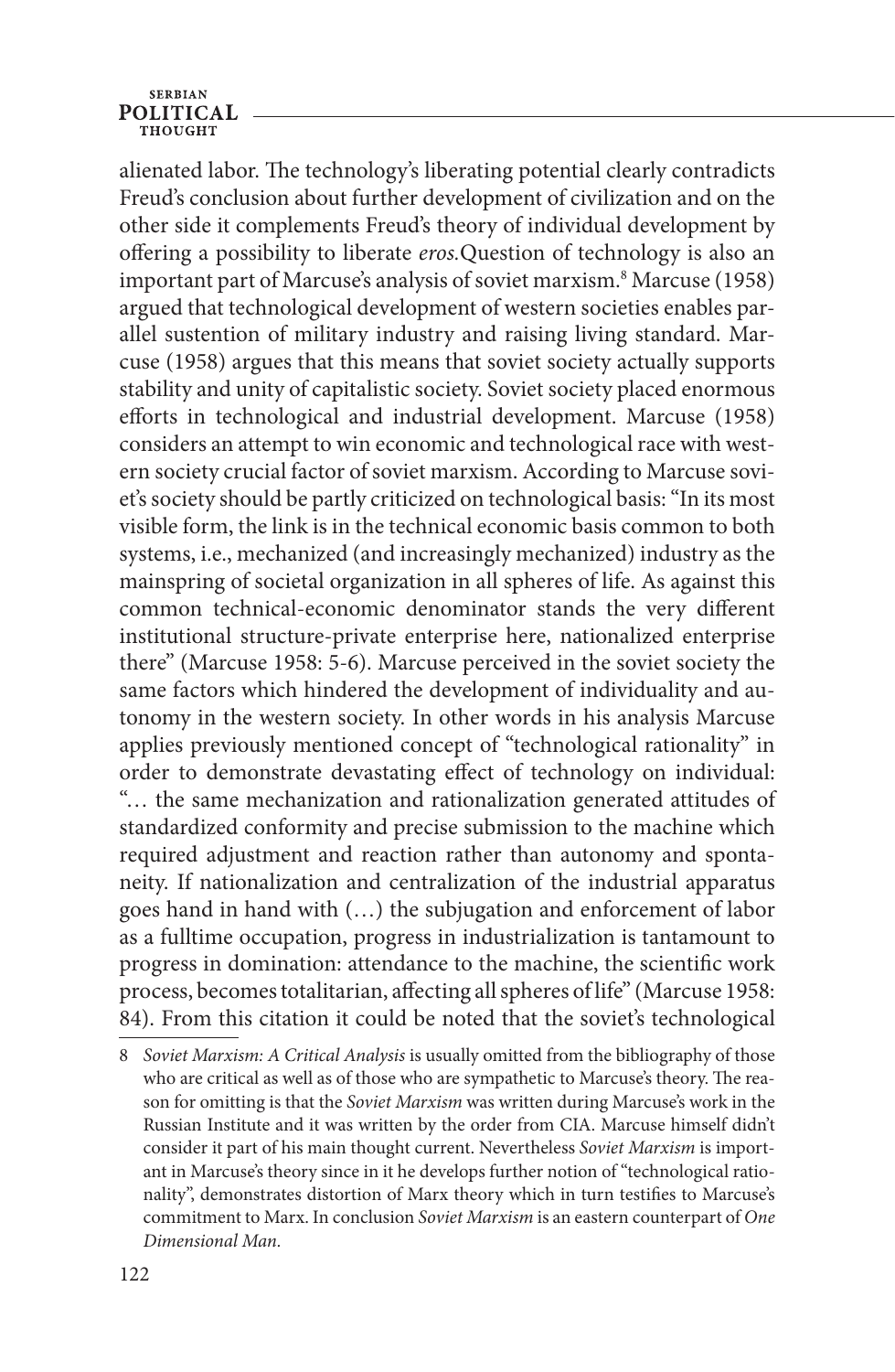development not only hadn't liberated individuals but subjected them even more to the production apparatus. Marcuse introduces the term "new rationality" for which he considers to be an adequate description of soviets' reality.<sup>9</sup> Term "new rationality" is actually augmented notion of previously mentioned and demonstrated "technological rationality". It is Marcuse's contention that the soviet's "new rationality" largely uses "technological rationality". What Marcuse attempted to demonstrate is that in its essence soviet society just like capitalist society is repressive and that it uses technology in the same repressive way as its capitalistic counterpart. This draws a conclusion that soviet and capitalist society share the same technical base.

It was previously mentioned that in *Eros and Civilization* Marcuse considered that technological development *per se* can initiate social transformation. But now Marcuse learned that technology can produce even more repression regardless of the better standard of living. It is now important to note that Marcuse perceives social transformation solely as a political decision to use technology for different (liberating) purposes: "Modern machinery is susceptible to capitalist as well as socialist utilization. This amounts to saying that mature capitalism and socialism have the same technical base, and that the historical decision as to how this base is to be used is a political decision (…) No matter how high the level of technical progress and material culture, of labor productivity and efficiency, the change from socialist necessity to socialist freedom can only be the result of conscious effort and decision. The maintenance of repressive production relations enables the Soviet state, with the instrumentalities of universal control, to regiment the consciousness of the underlying population" (Marcuse 1958: 185-190).

In *One Dimensional Man* Marcuse offers his final critical statement on technology. Thus *One Dimensional Man* should be read as Marcuse's attempt to create critical theory of technologically advanced societies. While before he emphasized neutral or even liberating character of technology Marcuse (1964) is now certain that the domination is immanent to technology: "In the face of the totalitarian features of this society, the traditional notion of the "neutrality" of technology can no

<sup>9</sup> In its usage in soviet's analysis term "new rationality" has a wider and more comprehensive meaning than the term "new rationality". Detail examination of the "new rationality" would be out of the paper's scope but it should be noted that according to Marcuse "new rationality" incorporates a set for creating social reality: "technological rationality", pragmatic production of desired attitudes, ideological character of language and ritualization and magic usage of Marx's theory.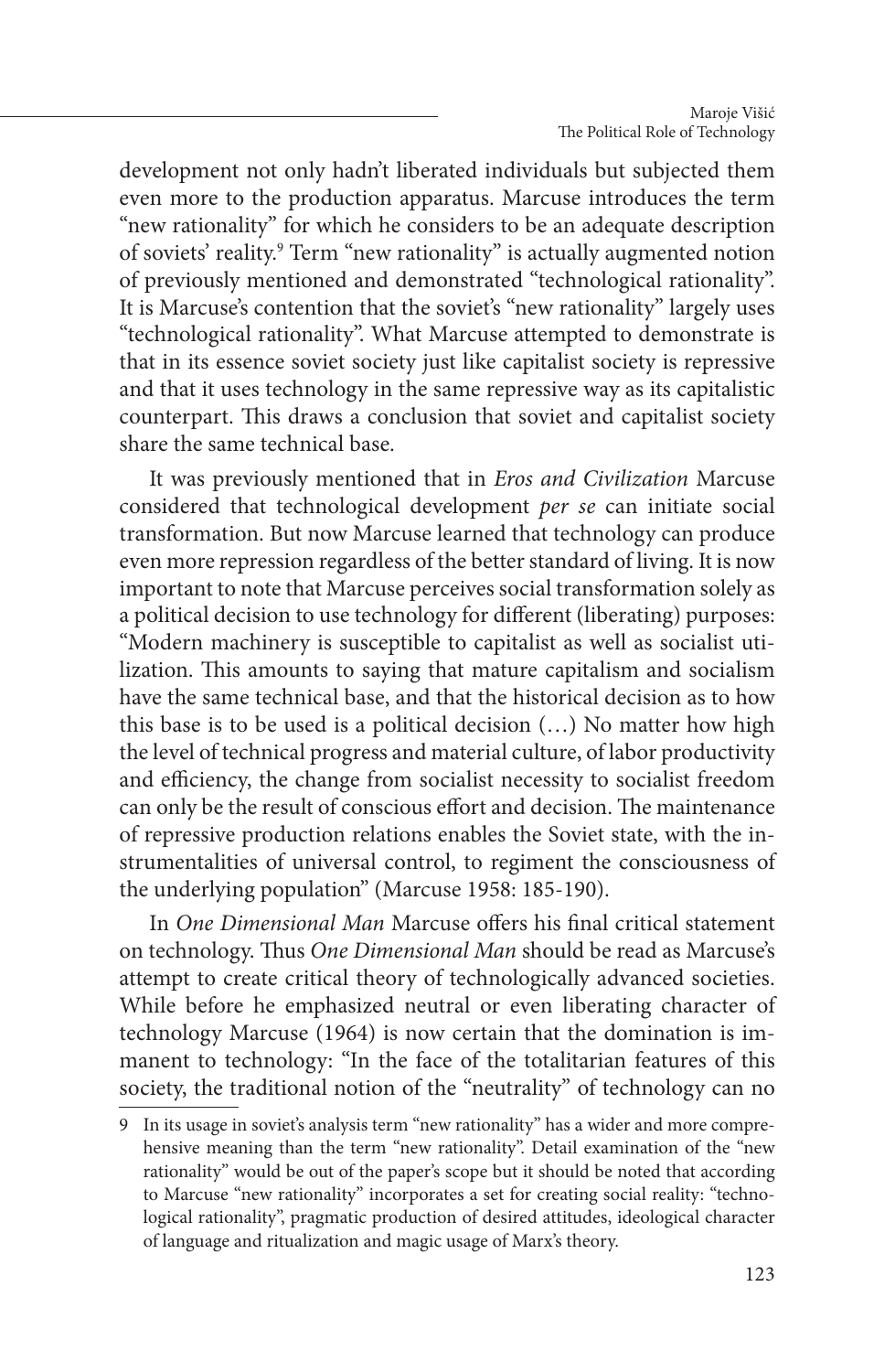longer be maintained. Technology as such cannot be isolated from the use to which it is put; the technological society is a system of domination which operates already in the concept and construction of techniques" (Marcuse 1964: xlvi). Marcuse's main (Hegelian) thesis is that technologically advanced societies produced and enabled technologization of lordship. In other words Marcuse noticed proletariat's integration and with it the disappearance of revolutionary consciousness. This integration was possible on the technological basis. Marcuse observes the changes in structure and function of the two antagonistic classes and argues: "And to the degree to which technical progress assures the growth and cohesion of communist society, the very idea of qualitative change recedes before the realistic notions of a non-explosive evolution" (Marcuse 1964: xliii). Technological basis resemble to mitigate the gap between two antagonistic classes. It is precisely in this resemblance that Marcuse finds ideological function of technology in suppressing the revolution: "Here, the so-called equalization of class distinctions reveals its ideological function. If the worker and his boss enjoy the same television program and visit the same resort places, if the typist is as attractively made up as the daughter of her employer (…) then this assimilation indicates not the disappearance of classes, but the extent to which the needs and satisfactions that serve the preservation of the Establishment are shared by the underlying population" (Marcuse 1964: 10).

Technological advancement also altered the definition of a laborer. In Marx's theory laborer was understood as a manual laborer who by toil consumes his power. Satisfaction of needs was largely basic and it consisted in nourishment and sleep. Both of them helped laborer to regain his strength in order to perform same toil tomorrow. Marcuse (1964) noticed that technology overcame this physiological and biological fact of Marx's era: "The technological change which tends to do away with the machine as individual instrument of production, as 'absolute unit', seems to cancel the Marxian notion of the 'organic composition of capital' and with it the theory of the creation of surplus value" (Marcuse 1964: 31). According to Marcuse (1964) the crucial change is that instead of laborer it is a machine that creates surplus value. Transition from classical to advanced capitalism abolished Hegelian and Marxian relation of lordship, serfdom and overcoming. Marcuse describes this change: "The capitalist bosses and owners are losing their identity as responsible agents; they are assuming the function of bureaucrats in a corporate machine. Within the vast hierarchy of executive and managerial boards extending far beyond the individual establishment into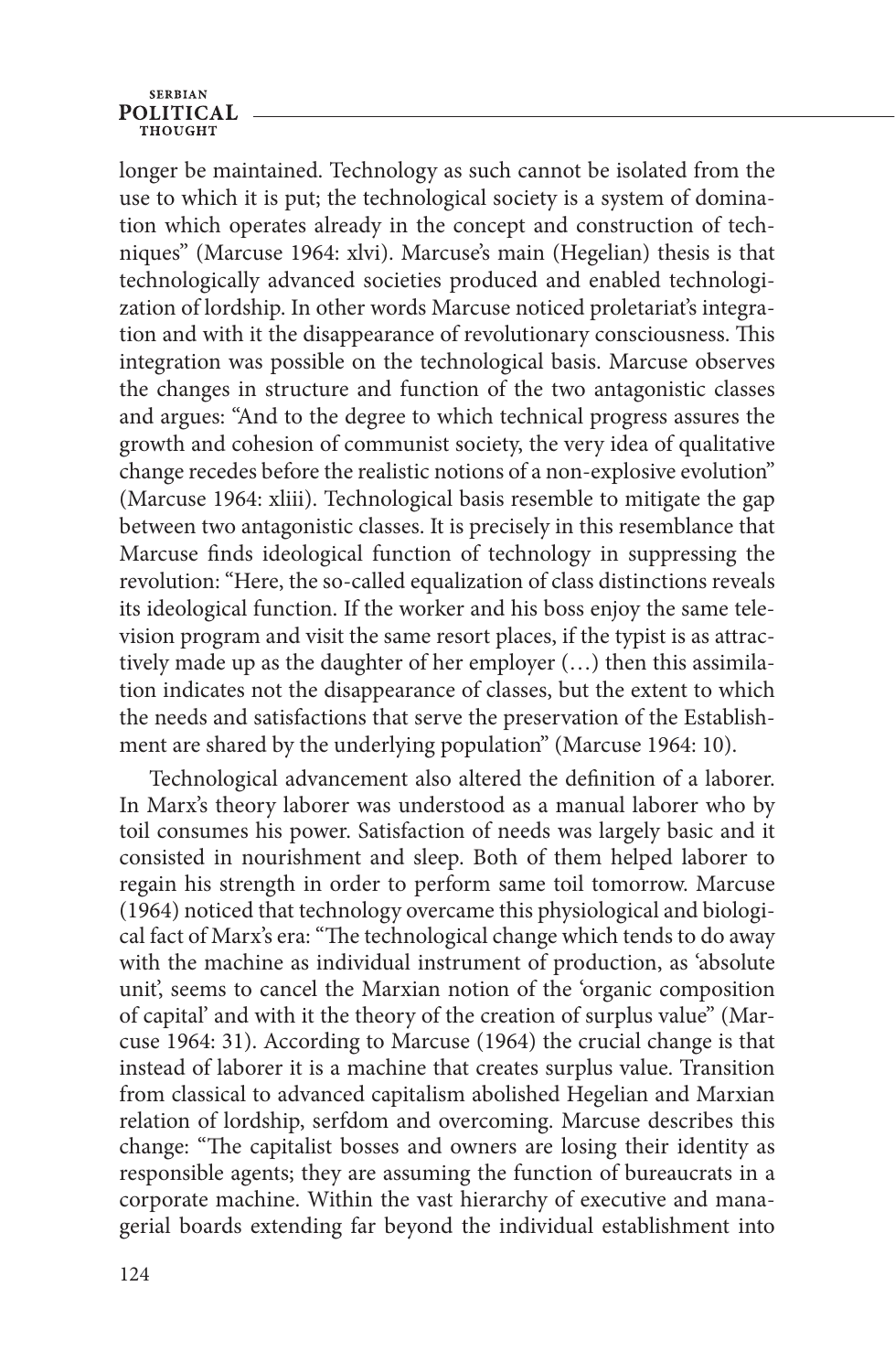the scientific laboratory and research institute, the national government and national purpose, the tangible source of exploitation disappears behind the facade of objective rationality (...) And this mutual dependence is no longer the dialectical relationship between Master and Servant, which has been broken in the struggle for mutual recognition, but rather a vicious circle which encloses both the Master and the Servant" (Marcuse 1964: 35-36). Marcuse believes that the containment of social change is dependable on the level in which the politics of "technological rationality" is able to elevate standard of living by efficient subjection of science and technological inventions. Marcuse sums up: "… the highest stage of capitalist development corresponds, in the advanced capitalist countries, to a low of revolutionary potential" (Marcuse 1972: 5).

Marx argued that the movement of history is influenced by specific social organization of production and in that sense it is evident that Marx considered character of technology to be neutral: "In acquiring new productive forces men change their mode of production; and in changing their mode of production, in changing the way of earning their living, they change all their social relations. The hand-mill gives you society with the feudal lord; the steam-mill society with the industrial capitalist" (Marx 2010[1847]: 73). But Marcuse differs here from Marx in perceiving the totalitarian character of technology. According to Marcuse (1964) this totalitarian character of technology is evident in the subjugation of men and nature to the logos of technics. The implications of this are impossibility of human autonomy and freedom in serving the technical apparatus which raises conformity and productivity of labor. For Marcuse this implies that human relations will obtain character of technological functioning.10 Or in other words technological reification will become dominant mode of social reality: "Only in

<sup>10</sup> In effect Marcuse is influenced by Lukács' (1971) understanding of mutual relation between reification and consciousness. Lukács (1971) understood reification as a historical form of thingness in which relations among people obtain character of commodity – human relations become as relations among things. According to Lukács social reality could be penetrated only by piercing through commodity relations. To put it in Lukács' words: It stamps its imprint upon the whole consciousness of men; his qualities and abilities are no longer an organic part of his personality, they are things which he can 'own' or 'dispose of' like the various objects of external world. And there is no natural form in which human relations could be cast, no way in which man can bring his physical and psychic 'qualities' into play without their being subjected increasingly to this reifying process" (Lukács 1971: 100). As it may be noticed Marcuse shares Lukács' concept of reification but instead of commodities Marcuse argues that insight into reified social relations is possible through technology.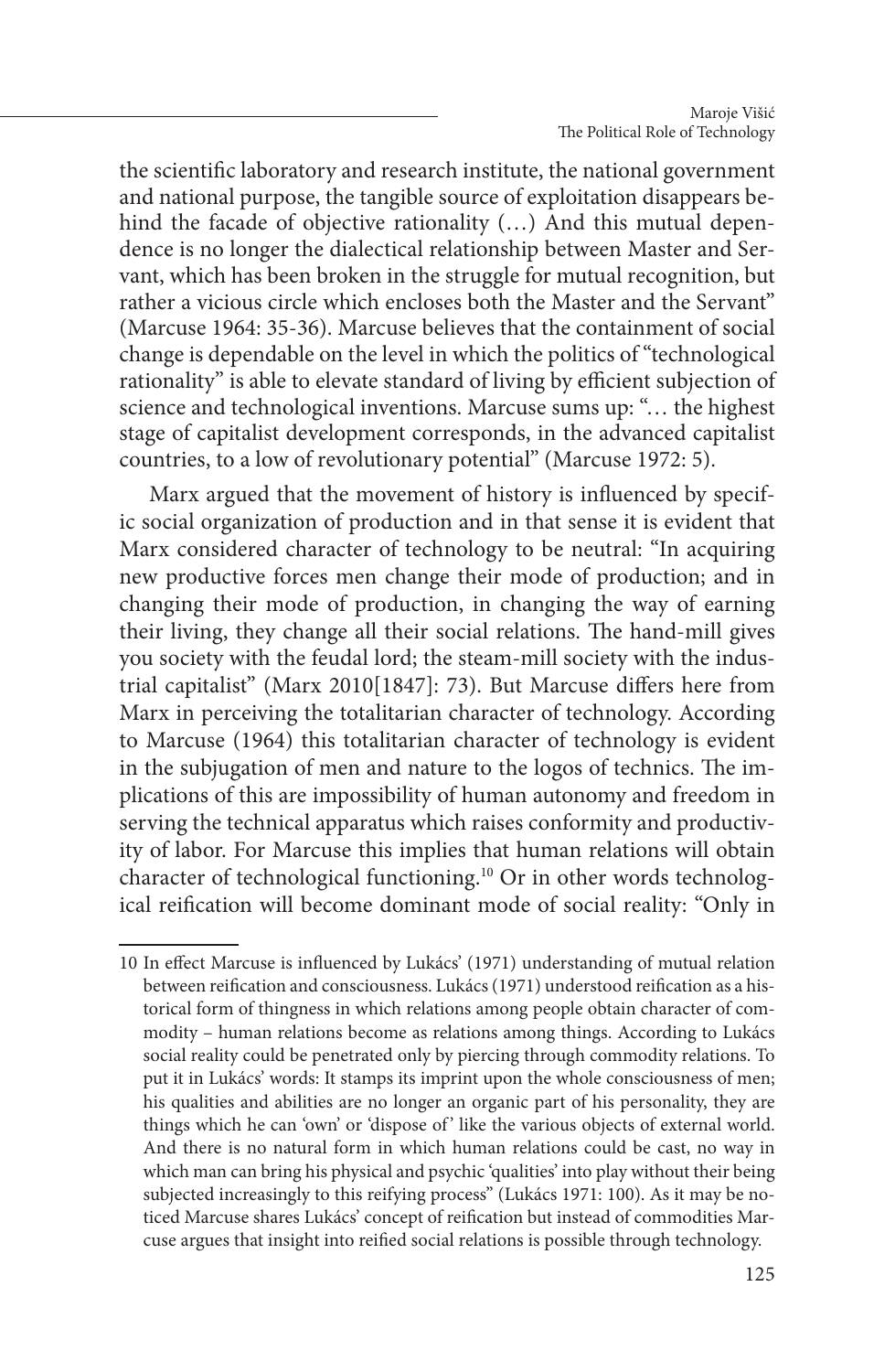the medium of technology, man and nature become fungible objects of organization. The universal effectiveness and productivity of the apparatus under which they are subsumed veil the particular interests that organize the apparatus. In other words, technology has become the great vehicle of reification - reification in its most mature and effective form" (Marcuse 1964: 172).

### **Technoaesthetics11 and Liberation**

The crucial insight that Marcuse draws from thematization of technology is the conclusion on further development of "historical project" towards "greater historical truth" and the inherent possibility of unison between men and nature. This relationship of harmony with nature is possible on the technological grounds and Marcuse describes it with term "pacification of existence": "Pacification of existence means the development of man's struggle with man and with nature, under conditions where the competing needs, desires, and aspirations are no longer organized by vested interests in domination and scarcity - an organization which perpetuates the destructive forms of this struggle" (Marcuse 1964: 18). Pacification of existence towards which Marcuse points is not only concentrated to the abolishment of alienated labor but also to the reorganization of technological basis of society. Both abolishment of alienated labor and reorganization of technological basis are requirements for qualitative change. Marcuse describes this qualitative change: "The technological transformation is at the same time political transformation, but the political change would turn into qualitative social change only to the degree to which it would alter the direction of technical progress - that is, develop a new technology. For the established technology has become an instrument of destructive politics. Such qualitative change would be transition to a higher stage of civilization if technics were designed and utilized for the pacification of the struggle

<sup>11</sup> I propose to introduce term "technoaesthetics" since I consider it to be coincidental within framework of Marcuse's theory. In the last instance Marcuse sought possible the synergy of technology and art in a creation of beautiful humane society. For this synergy to happen technology ought to be imbued with the main aesthetical principle – the beauty. Thus, "tecnoaestehtics" relates first to invention and creation of aestheticized technology imbued with beauty. And second aesthetics would attain technological instrumentality it would become *techne*. The next lines will attempt to elaborate in detail that the term "technoaesthetics" comprehends well Marcuse's main argument on art and technology.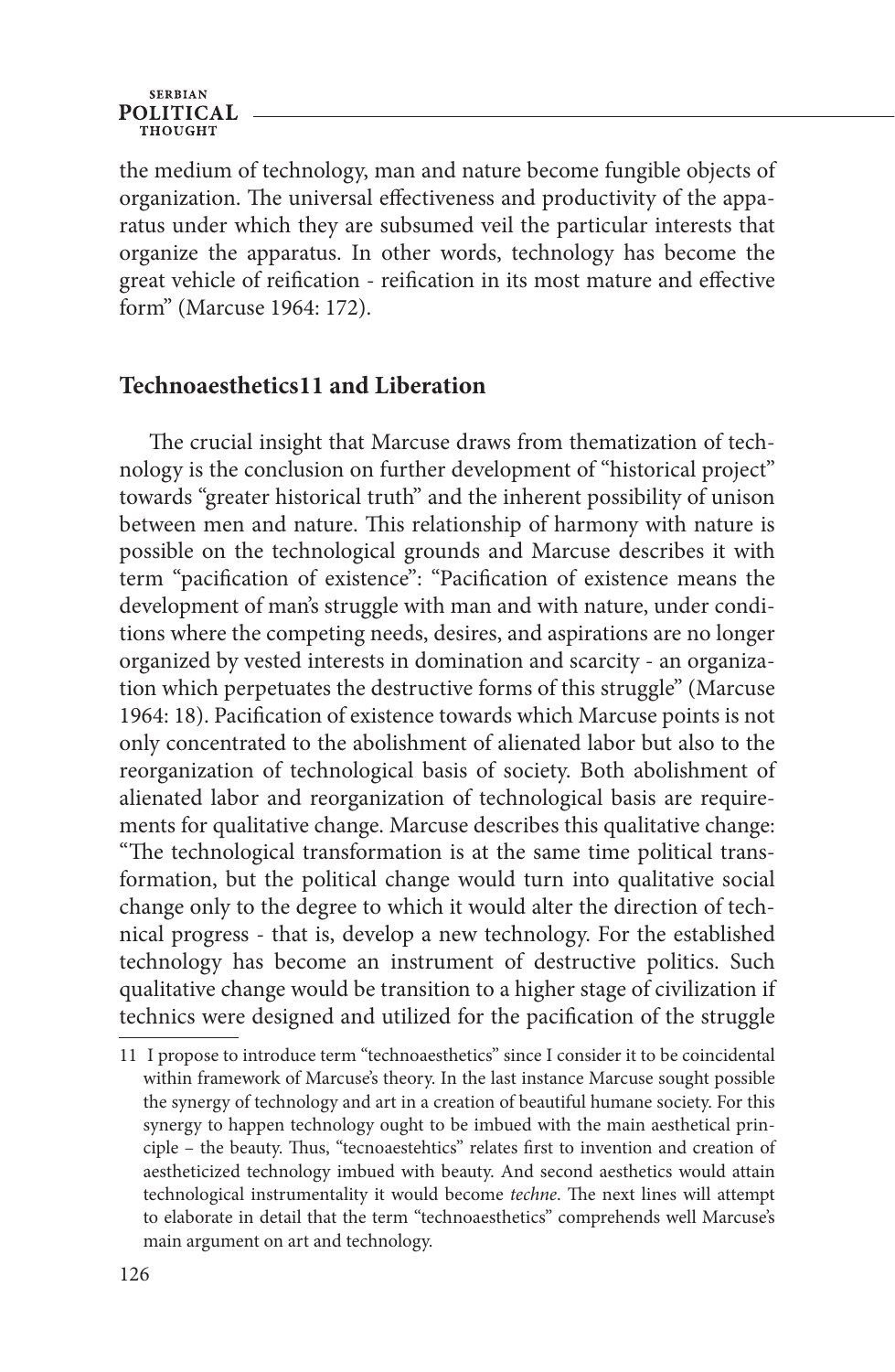for existence" (Marcuse 1964: 232). Marcuse understands this qualitative change as a methodical political action in which technology is liberated from its instrumental use and deployed towards creation of a more humane society. The pacification of existence is thus possible by completion of technological project: "If the completion of the technological project involves a break with the prevailing technological rationality, the break in turn depends on the continued existence of the technical base itself. For it is this base which has rendered possible the satisfaction of needs and the reduction of toil - it remains the very base of all forms of human freedom. The qualitative change rather lies in the reconstruction of this base - that is, in its development with a view of different ends" (Marcuse 1964: 236). The technological achievement renders possible to calculate what it means to live a better life: "For example, what is calculable is the minimum of labor with which, and the extent to which, the vital needs of all members of a society could be satisfied (…) calculable is the degree to which, under the same conditions, care could be provided for the ill, the infirm, and the aged" (Marcuse 1964: 236-237). The pacification of existence thus presupposes the qualitative change in usage of technology. It negates both the destructive efficiency and performance principle. As a regulating idea in using technology pacification of existence tend to exploit liberating potential of technology. This qualitative turn it its usage Marcuse describes: "To the degree to which the goal of pacification determines the Logos of technics, it alters the relation between technology and its primary object, Nature. Pacification presupposes mastery of Nature, which is and remains the object opposed to the developing subject. But there are two kinds of mastery: a repressive and a liberating one (…) In the process of civilization, Nature ceases to be mere Nature to the degree to which the struggle of blind forces is comprehended and mastered in the light of freedom" (Marcuse 1964: 240-241).

The reality of reason on which Marcuse insists throughout his works is possible by transcending technological rationality to a post-technological rationality where a principle of beauty fuses with a principle of social organization. What Marcuse proposes is the cooperation of art and technics towards creation of aestheticized society. This cooperation is possible on the fact that both technology and art hold vision of better and more beautiful world with the difference in arts' incapability to translate these ideas into creation of society. Marcuse describes this cooperation of art and technology: "Technique, assuming the features of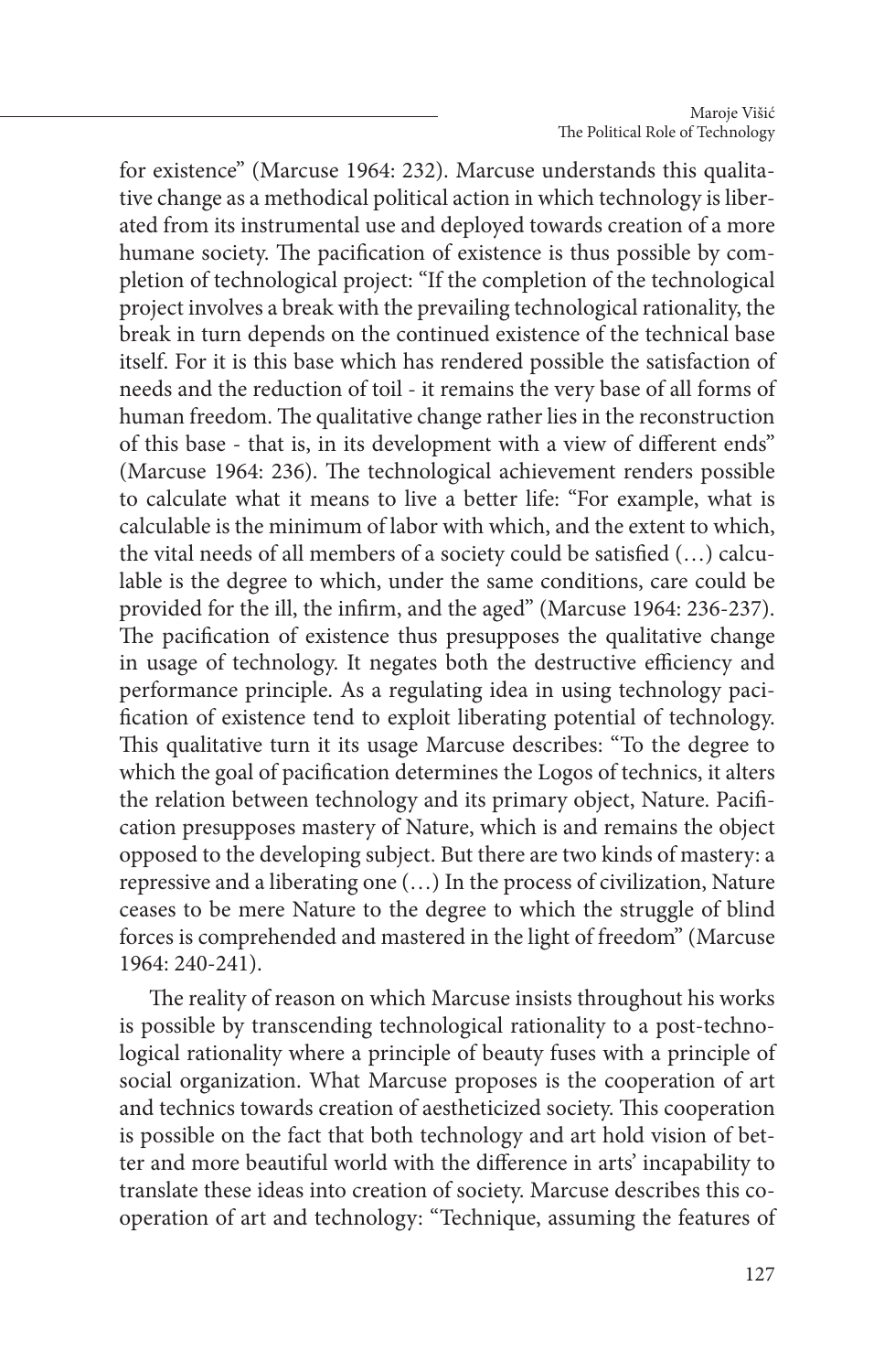art, would translate subjective sensibility into objective form, into reality" (Marcuse 1969: 24).

The cooperation of art and technology and pacification of existence are two determinants of the new society, namely the aesthetic ethos. The aesthetic ethos places a principle of beauty as a new organizing principle of society. The aesthetic as a new form of society is possible on the basis of scientific and technological development. According to this the idea of beauty wouldn't pertained exclusively to the art as Marcuse (1937b) argued in *The Affirmative Character of Culture*. On the basis of a given civilizational development aesthetic can change its historical topos. Society can become a subject of aesthetics and that in turn would affect the affirmative character of culture. The cooperation of art and technic would change them both. Art would define the construction and the form of machines while at the same time art would receive some technical denotations. Their product would be society as a work of art and beauty an important characteristic of human's freedom. This is implicated in the term "technoaesthetics". Here is Marcuse's final statement and his vision of artistic society: "In the reconstruction of society for the attainment of this goal, reality altogether would assume a *Form* expressive of the new goal. The essentially aesthetic quality of this *Form* would make it a work of art, but inasmuch as the *Form* is to emerge in the social process of production, art would have changed its traditional locus and function in society: it would have become a productive force in the material as well as cultural transformation. And as such force, art would be an integral factor in shaping the quality and the 'appearance' of things, in shaping the reality, the way of life. This would mean the *Aufhebung* of art: end of the segregation of the aesthetic from the real, but also end of the commercial unification of business and beauty, exploitation and pleasure. Art would recapture some of its more primitive 'technical' connotations: as the art of preparing (cooking!), cultivating, growing things, giving them a form which neither violates neither their matter nor the sensitivity…" (Marcuse 1969: 31-32).

# **Conclusion**

I have attempted to demonstrate the significance and role of technology in Marcuse's thought. In this attempt I considered the question of technology on a complete Marcuse's opus. Marcuse was perhaps one of the first political and social theorists to perceive the technology as a new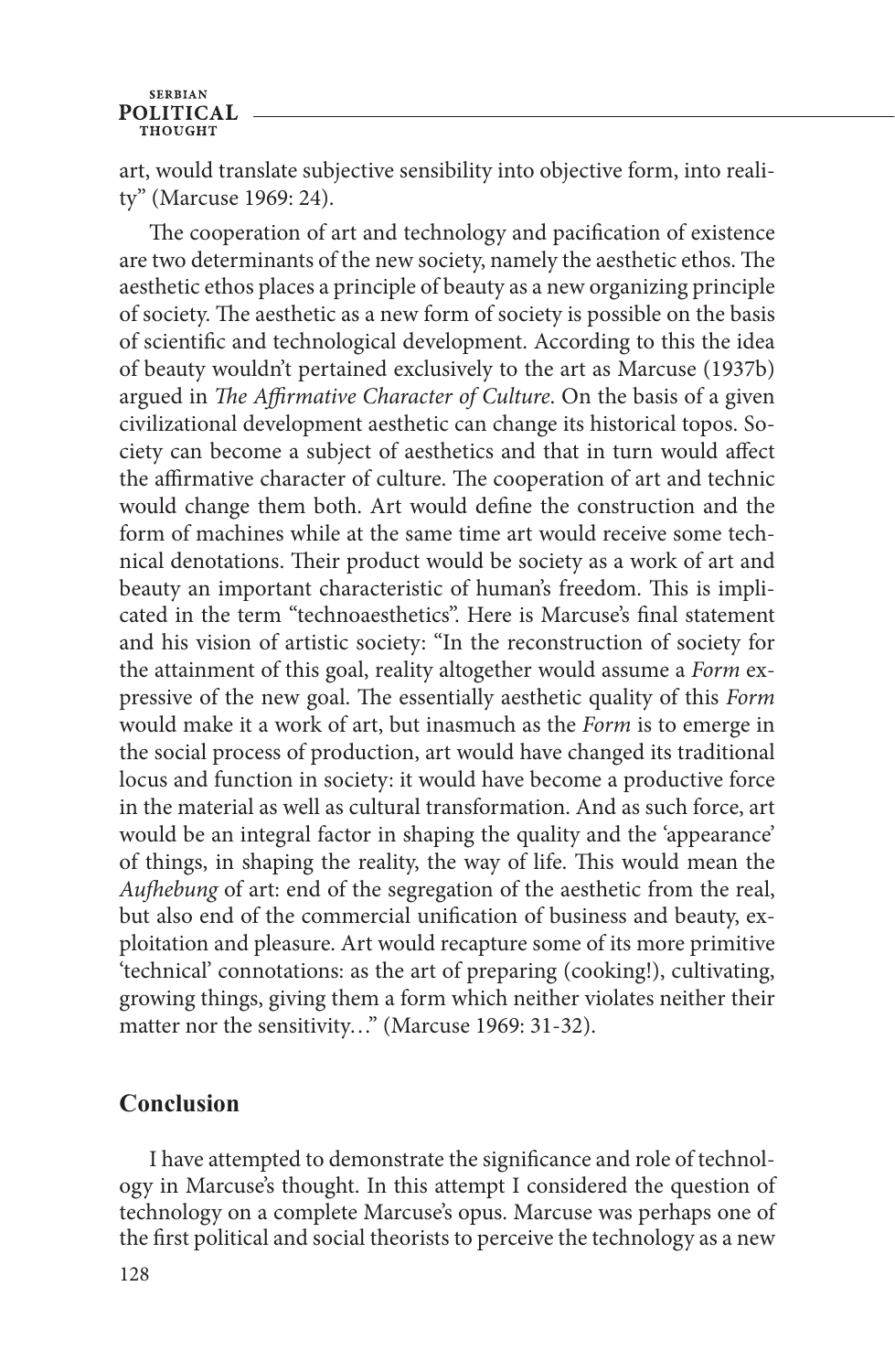protagonist of historical process while other theorists still attempted to find theoretical basis to explain absence of proletariat's revolution and still considered proletariat to be the subject of revolution. Essay *Some Implications of Modern Technology* is a landmark but I have demonstrated that Marcuse already during his "phenomenological marxism" perhaps unconsciously questions the role of proletariat and hints on technology as a possible subject of social change. I have also attempted to demonstrate critic's serious misconception of Marcuse's understanding of technology due to critic's unawareness of Heidegger's influence. To avoid this misconception and to answer critics I have demonstrated Heidegger's treatment of technology and the extent to which it had influence on Marcuse. Even in the *Eros and Civilization* where the emphasis is on synthesis of Freud's and Marx's theory technology has significant theoretical place. It is precisely due to the technological advancement that opened Marcuse's imagination to envisage liberated *eros* and civilization without repression. In his last statement Marcuse argued that technology and art can change their functions. Art would not be any more beautiful appearance and technology would be delivered from its destructive use. In cooperation technology and art, as Marcuse thought it, could bring qualitative change – society as a work of art. But this decision is strictly a political one.

I consider that these thoughts still resonate within contemporary society if only to remember us that contemporary civilization has enough resources, enough scientific knowledge and advanced technology to end misery, hunger, deprivation etc. The decision is, as Marcuse argued, political one.

# **Bibliography:**

- Farr, A. L. (2009) "*Critical Theory and Democratic Vision: Herbert Marcuse and Recent Liberation Philosophies*". New York: Lexington Books.
- Freud, S. (1962) "*Civilization and Its Discontents*". New York: W W Norton & Company Inc.
- Habermas, J. (1968) "Zum Geleit". In: Habermas, J. (ed.) "*Antworten auf Herbert Marcuse*", Frankfurt: Suhrkamp. pp. 9-16.
- Heidegger, M. (1977) The Question Concerning Technology, *The Question Concerning Technology and Other Essays*, [online]. Available at: http:// www.psyp.org/question\_concerning\_technology.pdf [Accessed 7 March 2017].
- Lukács, G. (1971) "*History and Class Consciousness: Studies in Marxist Dialectics*". Great Britain: The Merlin Press Ltd.